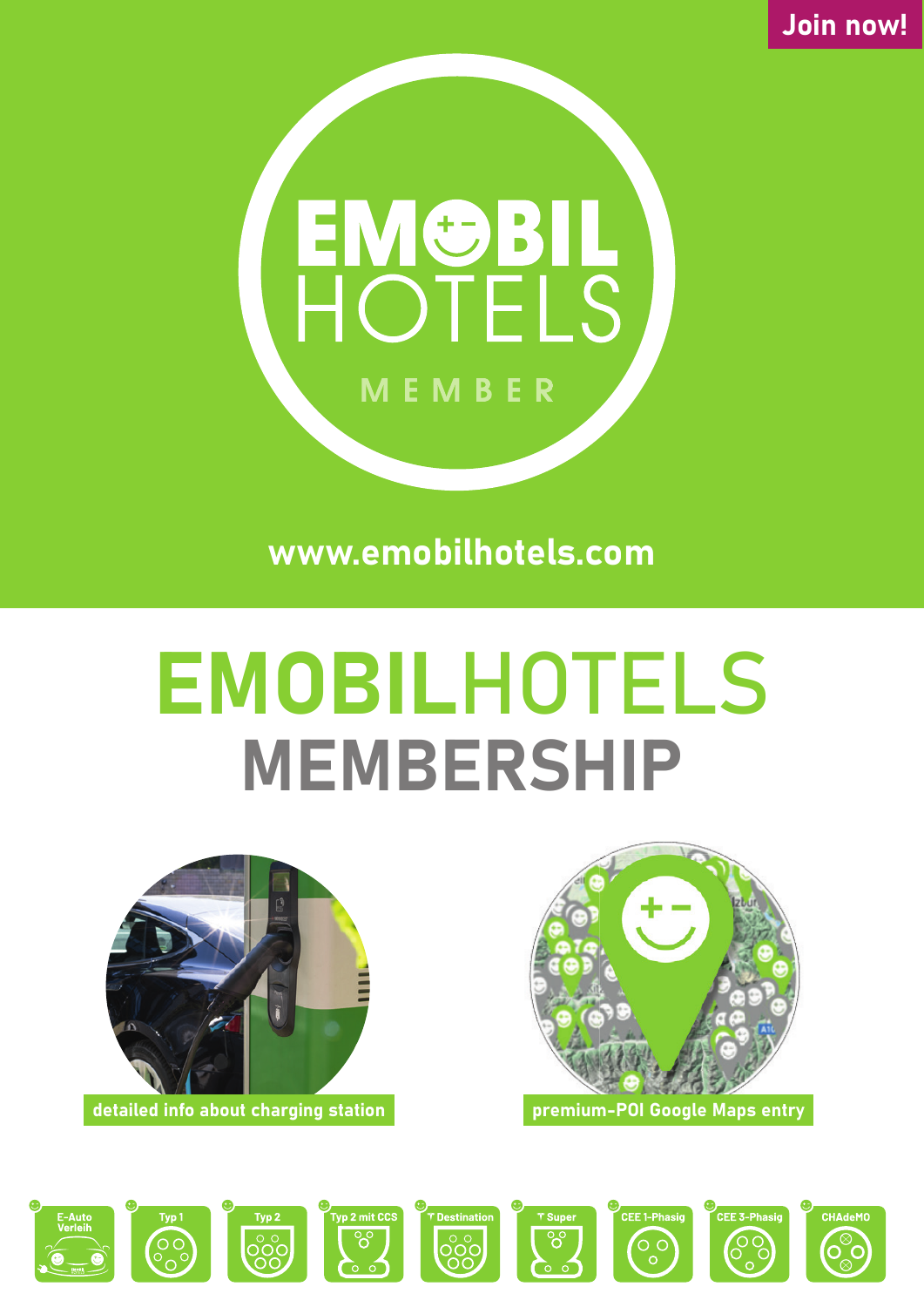### **Offer monthly fee for premium member listing platform EMOBIL**HOTELS

### **Including**

### **premium web content presence & membership EMOBIL**HOTELS

| Web entry SEO optimized min. 750 / max. 2.000 characters                       |           |
|--------------------------------------------------------------------------------|-----------|
| Web entry min. 3 / max. 6 images                                               |           |
| Hotel logo placement                                                           |           |
| Link to hotel homepage                                                         |           |
| Link to social media channels                                                  |           |
| Link to hotel booking mask                                                     |           |
| Link to hotel booking mask                                                     |           |
| <b>Publication News "Our newest EmobilHotels"</b>                              |           |
| Premium POI on Google Maps incl. charging plug info                            |           |
| Right of use logo & wording "EmobilHotels Member                               |           |
| <b>Only</b><br>Right of use domain: emobilhotels.com/region/hotelname/location |           |
| Monthly B2B newsletter with info on electromobility                            |           |
| Ongoing content maintenance of hotel entry                                     | Euro/mon. |

#### **Including**

**social media editorial creation & social media budget** Including Starterkit\* 1 x Social Media Budget 200,00 €



**Prediction Facebook:** ca. 150.000 reach\*\*



 **Prediction Instagram:** ca. 100.000 reach\*\*



\* One-time at the start of membership incl. optimized targeting ( target group interested in electromobility)

Depending on the allocation of the budget (Facebook & Instagram)



### **www.emobilhotels.com**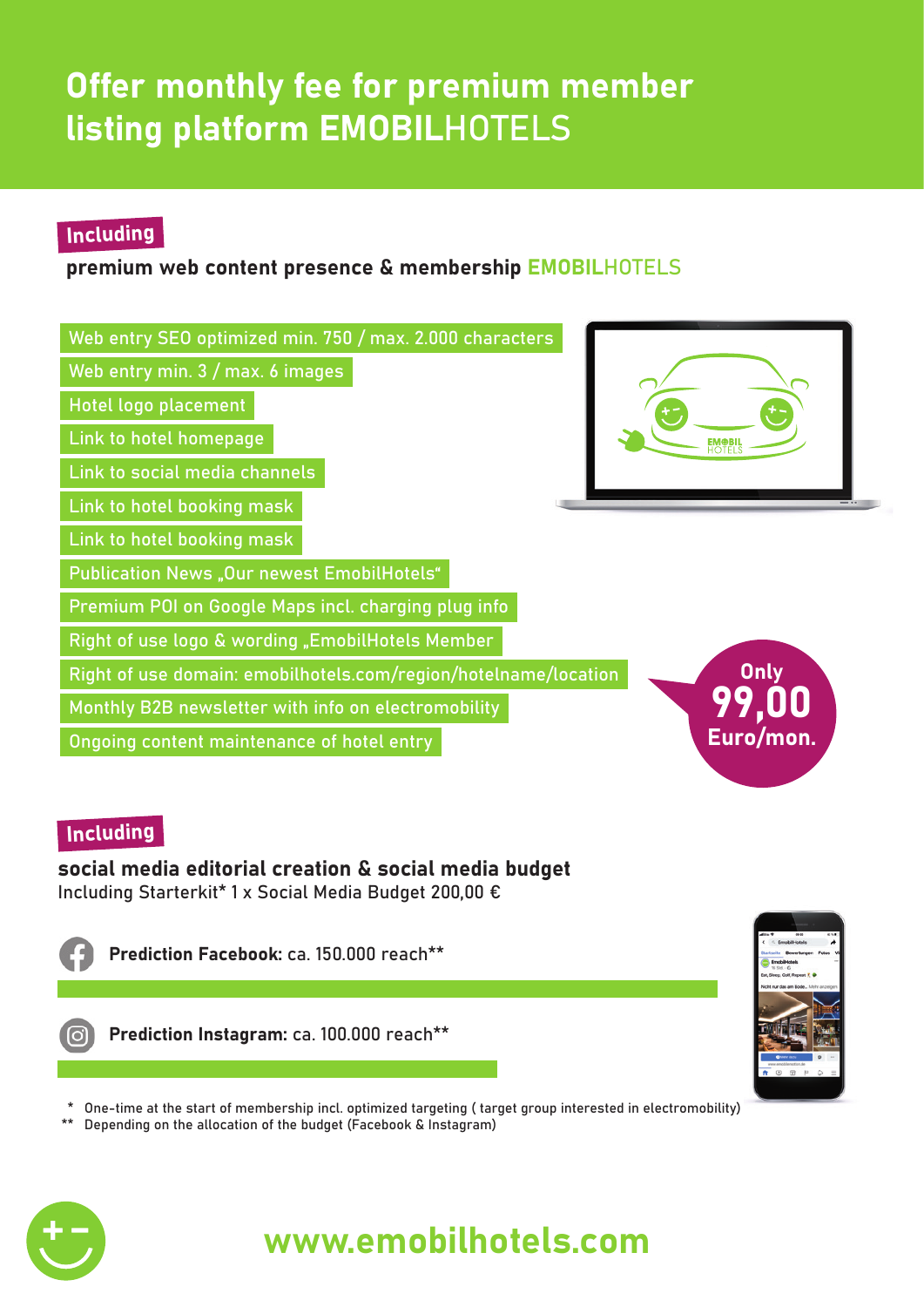### **Offer confirmation EMOBIL**HOTELS MEMBERSHIP

#### **Enter number of hotel(s) here**

**Number hotel(s) 99,00 € plus any VAT**

In case of membership for more than one hotel the following price scale applies: 2 hotels: Discount -15 % I 3 to 4 hotels: Discount -20 % I from 5 hotels: Discount -30 %

#### **enter hotel name (company name) here**

street + house number zip code + place country phone number e-mail address date + signature of authorized contact person

#### Your **EMOBIL**HOTELS contact

Thomas Ammer Managing Director Cassing Saskia Weiland Content Support ammer@emobilemotion.de (T T) weiland@emobilemotion.de Tel: +49 (0)179 978 4002 Tel: +49 (0)8022-91597-0



The term of the **EMOBIL**HOTELS membership begins with the date of signature on the 1st of the following month and is twelve months. If the contract is not terminated in written form three months before the end of the contract. The annual fee will be invoiced at the beginning of each contract period. The invoice amount is due within 30 days. The photos provided may be used for the duration of the cooperation for all **EMOBIL**HOTELS communication channels free of charge and rights-free, with mention of the respective image copy. Thank you for your order.  $\bigoplus$ 

TOC Agentur für Kommunikation GmbH & Co. KG Münchner Straße 150 D-83703 Gmund am Tegernsee Tel: +49-8022-91597 0 E-Mail: info@toctoc.info | www.toctoc.info Kreissparkasse München-Starnberg IBAN: DE23 7025 0150 0010 5751 57 | SWIFT-BIC: BYLADEM1KMS Registergericht: AG München HRA 94751 Persönliche haftende Gesellschafterin: TOC Verwaltungs GmbH Registergericht: AG München HRB 182686 Geschäftsführer: Thomas Ammer FA Miesbach, St-Nr.: 139/178/51209 USt-IdNr.: DE268293830